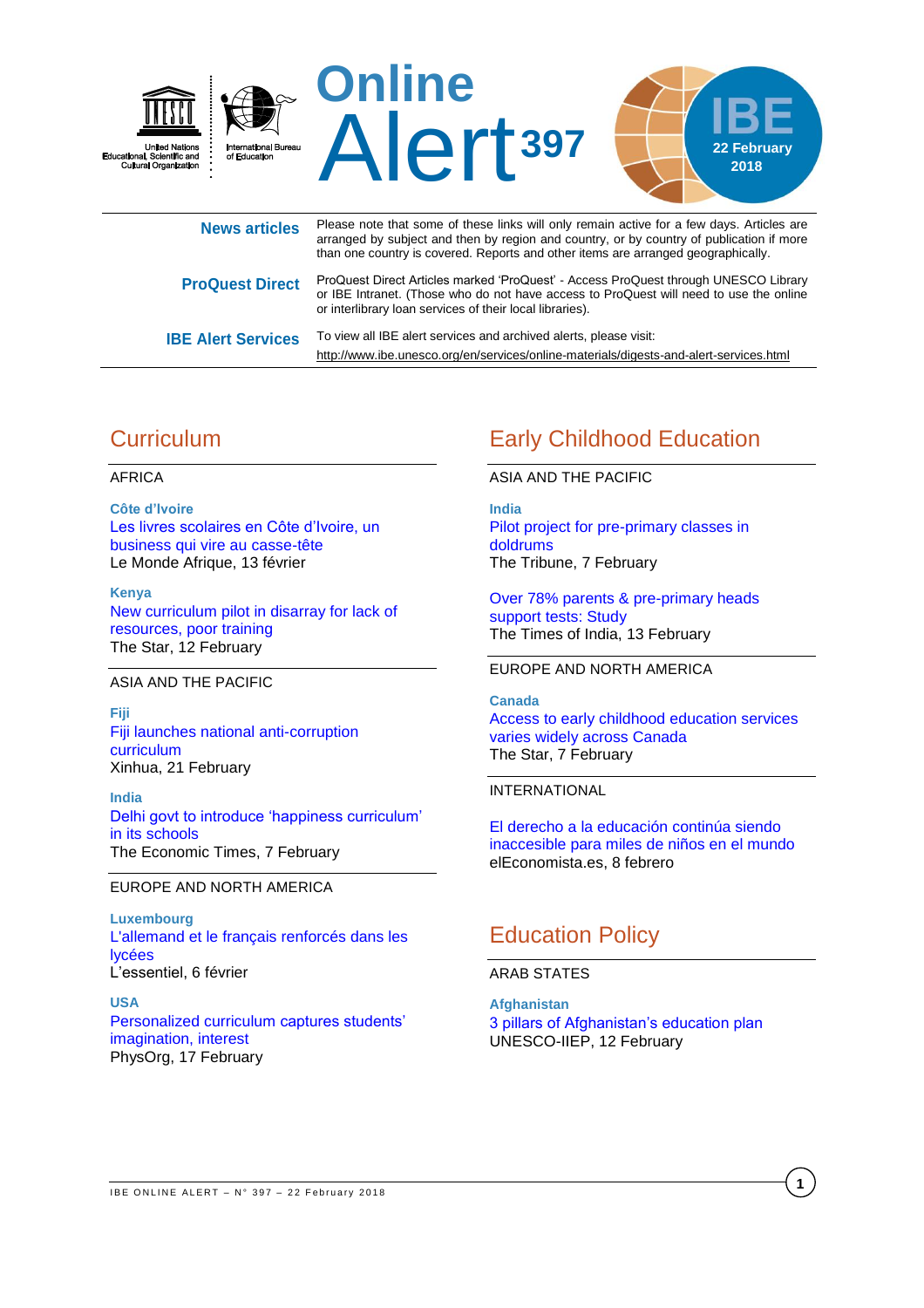# Education Reform

### AFRICA

**Namibia**

[Education targets higher grades, better service](https://www.namibian.com.na/64274/read/Education-targets-higher-grades-better-service) The Namibian, 12 February

### EUROPE AND NORTH AMERICA

**Luxembourg** [La réforme du lycée à l'enseignement](http://www.men.public.lu/fr/actualites/articles/communiques-conference-presse/2018/02/06-reforme-lycee-esg/index.html)  [secondaire général : de nouvelles perspectives](http://www.men.public.lu/fr/actualites/articles/communiques-conference-presse/2018/02/06-reforme-lycee-esg/index.html)  [pour les élèves](http://www.men.public.lu/fr/actualites/articles/communiques-conference-presse/2018/02/06-reforme-lycee-esg/index.html) Men.lu, 6 février

# Education System

ASIA AND THE PACIFIC

**Bhutan** [An eventful year for the education sector](http://www.kuenselonline.com/an-eventful-year-for-the-education-sector/) Kuensel, 17 February

#### LATIN AMERICA AND CARIBBEAN

**Costa Rico** [Análisis de la situación de precariedad de los](http://www.noticiasdenavarra.com/2018/02/06/sociedad/navarra/analisis-de-la-situacion-de-precariedad-de-los-docentes-de-la-educacion-secundaria-publica-fp-eoidna-y-conservatorios-en-navarra)  [docentes de la Educación Secundaria,](http://www.noticiasdenavarra.com/2018/02/06/sociedad/navarra/analisis-de-la-situacion-de-precariedad-de-los-docentes-de-la-educacion-secundaria-publica-fp-eoidna-y-conservatorios-en-navarra)  [Pública, FP, EOIDNA y Conservatorios en](http://www.noticiasdenavarra.com/2018/02/06/sociedad/navarra/analisis-de-la-situacion-de-precariedad-de-los-docentes-de-la-educacion-secundaria-publica-fp-eoidna-y-conservatorios-en-navarra)  [Navarra](http://www.noticiasdenavarra.com/2018/02/06/sociedad/navarra/analisis-de-la-situacion-de-precariedad-de-los-docentes-de-la-educacion-secundaria-publica-fp-eoidna-y-conservatorios-en-navarra)  noticias de Navarra, 6 febrero

# Educational Technology

EUROPE AND NORTH AMERICA

**Ireland** [Technology can hurt students' learning,](https://www.irishtimes.com/news/education/technology-can-hurt-students-learning-research-shows-1.3385864)  [research shows](https://www.irishtimes.com/news/education/technology-can-hurt-students-learning-research-shows-1.3385864)  The Irish Times, 14 February

**USA**

[Computer Science for All: Can Schools Pull It](https://www.edweek.org/ew/articles/2018/02/20/computer-science-for-all-can-schools-pull.html)  [Off?](https://www.edweek.org/ew/articles/2018/02/20/computer-science-for-all-can-schools-pull.html) **(Opens in Chrome)** Education Week, 19 February

### ASIA AND THE PACIFIC

**India**

[Class on wheels: Mobile van turns teacher for](https://www.hindustantimes.com/mumbai-news/class-on-wheels-mobile-van-turns-teacher-for-kids-in-mumbai/story-HJu84RDtbIV9WbYqnbNnQN.html)  [kids in Mumbai](https://www.hindustantimes.com/mumbai-news/class-on-wheels-mobile-van-turns-teacher-for-kids-in-mumbai/story-HJu84RDtbIV9WbYqnbNnQN.html) Hindustan Times, 13 February

**Philippines** [Facebook launches digital literacy program for](https://beta.philstar.com/headlines/2018/02/07/1785517/facebook-launches-digital-literacy-program-students)  [students](https://beta.philstar.com/headlines/2018/02/07/1785517/facebook-launches-digital-literacy-program-students) **(Opens in Chrome)** The Philippine Star, 7 February

## **FSD**

### AFRICA

**Guinea** [Éducation : l'ONG Action pour le](https://aminata.com/education-long-action-developpement-durable-recompense-meilleurs-eleves-dune-ecole/)  [Développement Durable récompense les](https://aminata.com/education-long-action-developpement-durable-recompense-meilleurs-eleves-dune-ecole/)  [meilleurs élèves d'une école !](https://aminata.com/education-long-action-developpement-durable-recompense-meilleurs-eleves-dune-ecole/) Aminata.com, 12 février

### ARAB STATES

**Yemen** [Au Yémen, un programme durable recycle les](https://fr.unesco.org/news/au-yemen-programme-durable-recycle-dechets-materiels-scolaires)  [déchets en matériels scolaires](https://fr.unesco.org/news/au-yemen-programme-durable-recycle-dechets-materiels-scolaires) UNESCO, 13 février [English](https://en.unesco.org/news/sustainable-yemen-programme-recycles-waste-school-materials) **[Spanish](https://es.unesco.org/news/yemen-programa-sostenible-recicla-desechos-material-escolar)** 

### ASIA AND THE PACIFIC

**India** [Sikkim Schools to Have Education on](https://www.northeasttoday.in/sikkim-schools-to-have-education-on-sustainable-development-global-citizenship/)  [Sustainable Development, Global Citizenship](https://www.northeasttoday.in/sikkim-schools-to-have-education-on-sustainable-development-global-citizenship/) Northeast Today, 19 February

## Gender in education

### INTERNATIONAL

[The More Gender Equality, the Fewer Women](https://www.theatlantic.com/science/archive/2018/02/the-more-gender-equality-the-fewer-women-in-stem/553592/)  [in STEM](https://www.theatlantic.com/science/archive/2018/02/the-more-gender-equality-the-fewer-women-in-stem/553592/) The Atlantic, 18 February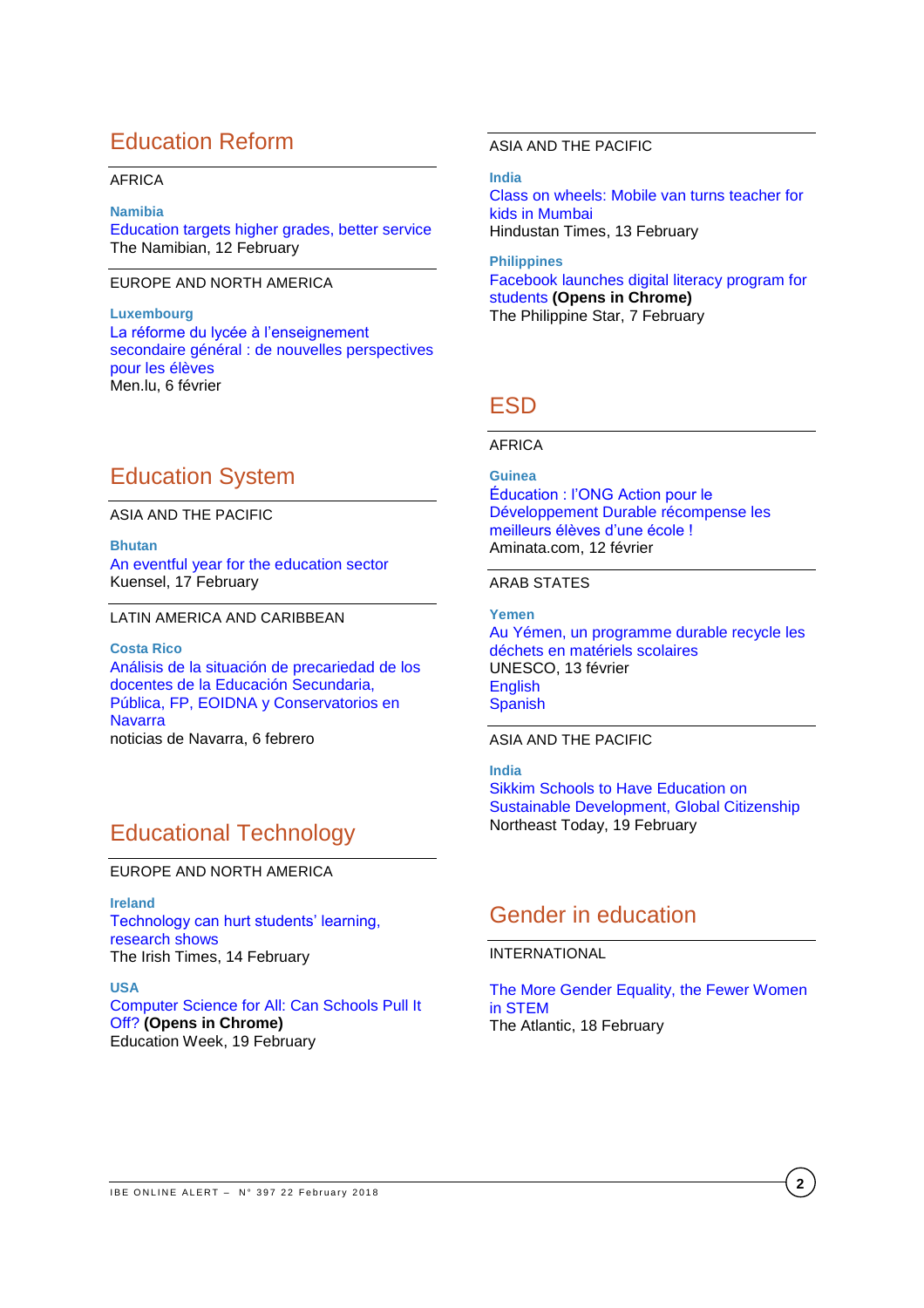## Inclusive Education

### AFRICA

**Senegal** [L'Enseignement inclusif au Sénégal](http://www.lequotidien.sn/lenseignement-inclusif-au-senegal/)  Le Quotidien, 10 février

### ASIA AND THE PACIFIC

**Tasmania** [The 'grey areas' of restrictive practice for](http://www.examiner.com.au/story/5167400/the-grey-areas-of-restrictive-practice-in-schools/)  [students with a disability in Tasmanian schools](http://www.examiner.com.au/story/5167400/the-grey-areas-of-restrictive-practice-in-schools/)  The Examiner, 10 February

## **Literacy**

ASIA AND THE PACIFIC

**Australia** [Closing the gap in Indigenous literacy and](https://theconversation.com/closing-the-gap-in-indigenous-literacy-and-numeracy-not-remotely-or-in-cities-88704)  [numeracy? Not remotely –](https://theconversation.com/closing-the-gap-in-indigenous-literacy-and-numeracy-not-remotely-or-in-cities-88704) or in cities The Conversation, 8 February

## School violence

EUROPE AND NORTH AMERICA

**USA** [After Florida Shooting, Students Are Lobbying](https://www.npr.org/2018/02/20/587375700/after-florida-shooting-students-are-lobbying-for-new-gun-regulations)  [For New Gun Regulations](https://www.npr.org/2018/02/20/587375700/after-florida-shooting-students-are-lobbying-for-new-gun-regulations) NPR, 20 February

# Teachers/Teacher Education

#### AFRICA

**Benin** [Au Bénin, la formation des professeurs a](http://www.lemonde.fr/afrique/article/2018/02/12/au-benin-la-formation-des-professeurs-a-retrouve-son-cours_5255793_3212.html)  [retrouvé son cours](http://www.lemonde.fr/afrique/article/2018/02/12/au-benin-la-formation-des-professeurs-a-retrouve-son-cours_5255793_3212.html) Le Monde Afrique, 12 février

#### ASIA AND THE PACIFIC

**Indonesia** [More prosperous teachers have no impact on](https://phys.org/news/2018-02-prosperous-teachers-impact-quality.html)  [the quality of education](https://phys.org/news/2018-02-prosperous-teachers-impact-quality.html) PhysOrg, 7 February

### EUROPE AND NORTH AMERICA

**Canada** [BC invests in teacher education programs in](http://www.news1130.com/2018/02/09/b-c-invests-in-teacher-education-programs-in-effort-to-ease-teacher-shortages/)  [effort to ease shortages](http://www.news1130.com/2018/02/09/b-c-invests-in-teacher-education-programs-in-effort-to-ease-teacher-shortages/) News 1130, 9 February

**Spain** [Análisis de la situación de precariedad de los](http://www.noticiasdenavarra.com/2018/02/06/sociedad/navarra/analisis-de-la-situacion-de-precariedad-de-los-docentes-de-la-educacion-secundaria-publica-fp-eoidna-y-conservatorios-en-navarra)  [docentes de la Educación Secundaria,](http://www.noticiasdenavarra.com/2018/02/06/sociedad/navarra/analisis-de-la-situacion-de-precariedad-de-los-docentes-de-la-educacion-secundaria-publica-fp-eoidna-y-conservatorios-en-navarra)  [Pública, FP, EOIDNA y Conservatorios en](http://www.noticiasdenavarra.com/2018/02/06/sociedad/navarra/analisis-de-la-situacion-de-precariedad-de-los-docentes-de-la-educacion-secundaria-publica-fp-eoidna-y-conservatorios-en-navarra)  **Navarra** noticias de Navarra, 6 febrero

#### LATIN AMERICA AND CARIBBEAN

**Cuba** [Aulas tecnológicas para la formación de](http://www.juventudrebelde.cu/ciencia-tecnica/2018-02-15/aulas-tecnologicas-para-la-formacion-de-docentes)  [docentes](http://www.juventudrebelde.cu/ciencia-tecnica/2018-02-15/aulas-tecnologicas-para-la-formacion-de-docentes) Juventud rebelde, 15 febrero

## Reports, publications, etc.

### EUROPE AND NORTH AMERICA

**Canada** [Early Childhood Education Report 2017](http://ecereport.ca/media/uploads/2017-report-pdfs/ece-report2017-en-feb6.pdf) Early Childhood Education Report, 6 February **[French](http://ecereport.ca/media/uploads/2017-report-pdfs/ece-report2017-fr-feb6.pdf)** 

**Germany** [German OER Practices and Policy — from](http://unesdoc.unesco.org/images/0026/002614/261446e.pdf)  [Bottom-up to Top-down Initiatives](http://unesdoc.unesco.org/images/0026/002614/261446e.pdf) UNESCO-IITE, 2017

**USA** [Effects of an Afterschool Early Literacy](https://link.springer.com/content/pdf/10.1007%2Fs10566-018-9442-5.pdf)  [Intervention on the Reading Skills of Children](https://link.springer.com/content/pdf/10.1007%2Fs10566-018-9442-5.pdf)  [in Public Housing Communities](https://link.springer.com/content/pdf/10.1007%2Fs10566-018-9442-5.pdf) Child Youth Care Forum, 6 February

### INTERNATIONAL

[Issues and trends in Education for Sustainable](http://unesdoc.unesco.org/images/0026/002614/261445e.pdf)  **Development** UNESCO, 2018

[Learning Champions: How 15 countries, cities,](https://www.brookings.edu/wp-content/uploads/2018/02/learning-champions_final.pdf)  [and provinces came together to rethink](https://www.brookings.edu/wp-content/uploads/2018/02/learning-champions_final.pdf)  [learning assessment](https://www.brookings.edu/wp-content/uploads/2018/02/learning-champions_final.pdf) Brookings, February 2018

**3**